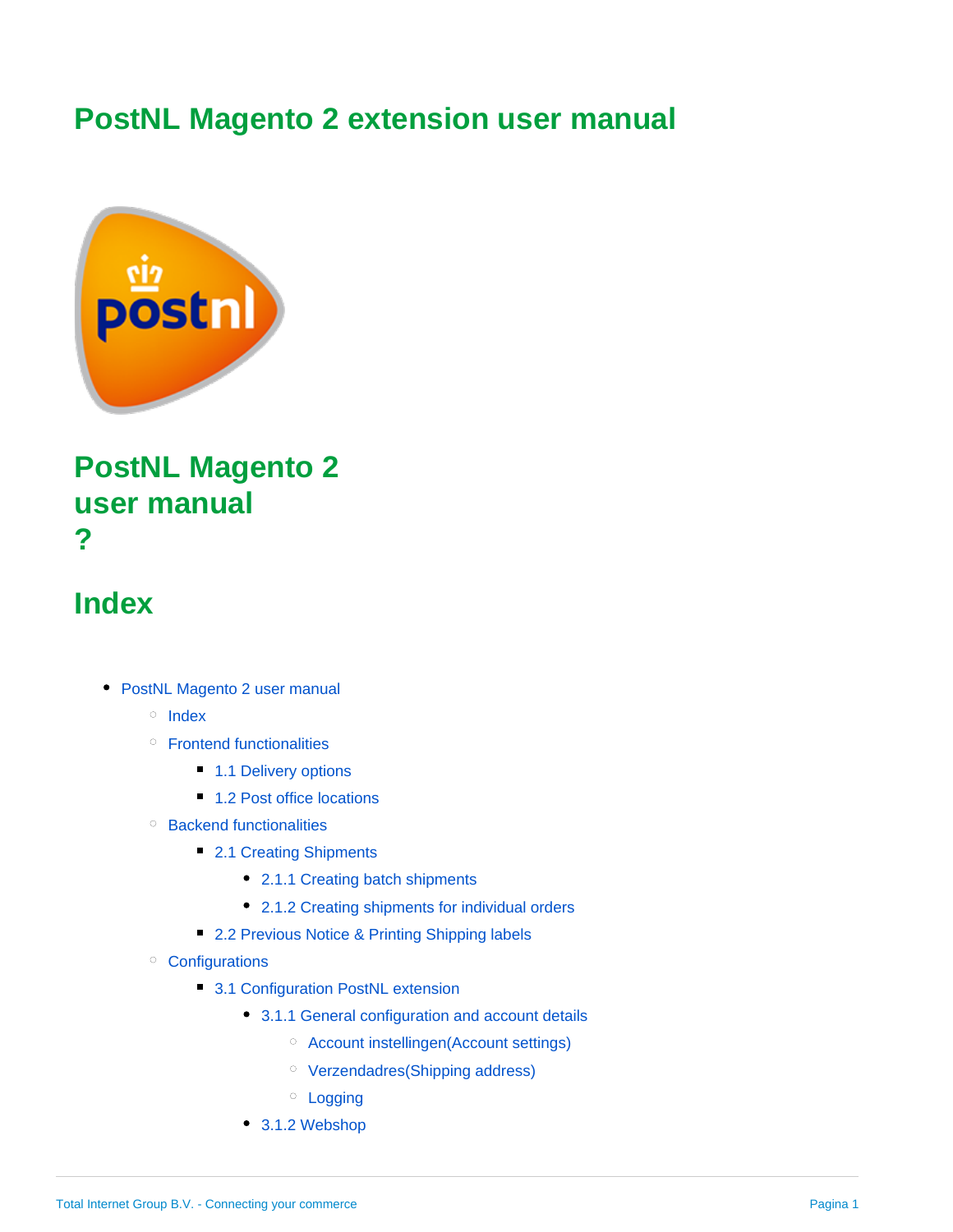- o [Printer settings](#page-7-7)
- <sup>o</sup> [Shipping settings](#page-8-0)
- o [Track en Trace](#page-8-1)
- [3.1.3 Bezorgopties \(Shipping Options\)](#page-8-2)
- [3.1.4 Productopties \(PostNL products\)](#page-8-3)
- [3.2 Shipping method configuration](#page-8-4)

# <span id="page-1-0"></span>**Frontend functionalities**

## <span id="page-1-1"></span>**1.1 Delivery options**

<span id="page-1-2"></span>You can determine the delivery options in the frontend via the backend configuration. You can for instance offer the option of Sunday and/or evening delivery to your customers. The extra costs are also visible if they are configured.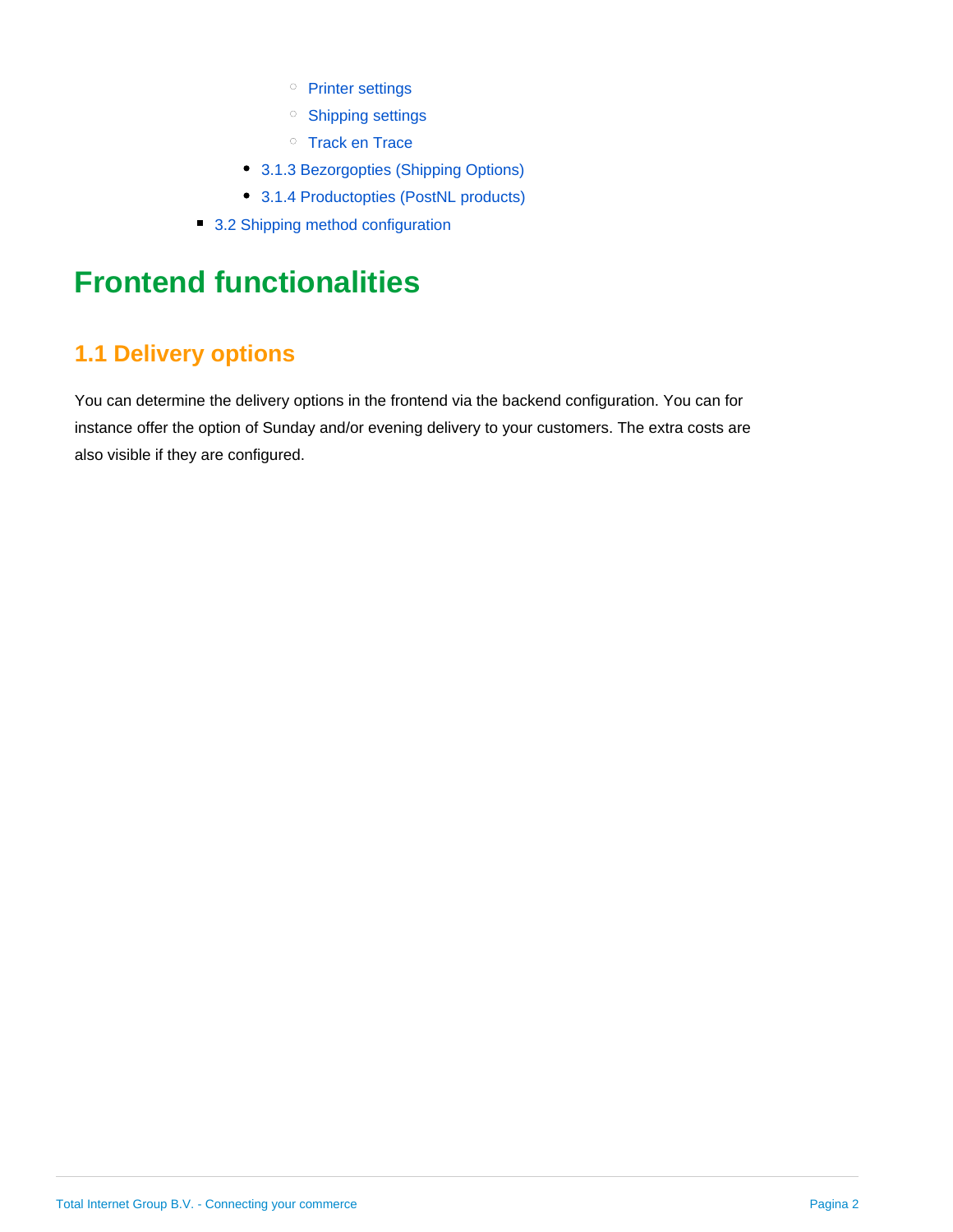# **Shipping Methods**



## **1.2 ?Post office locations**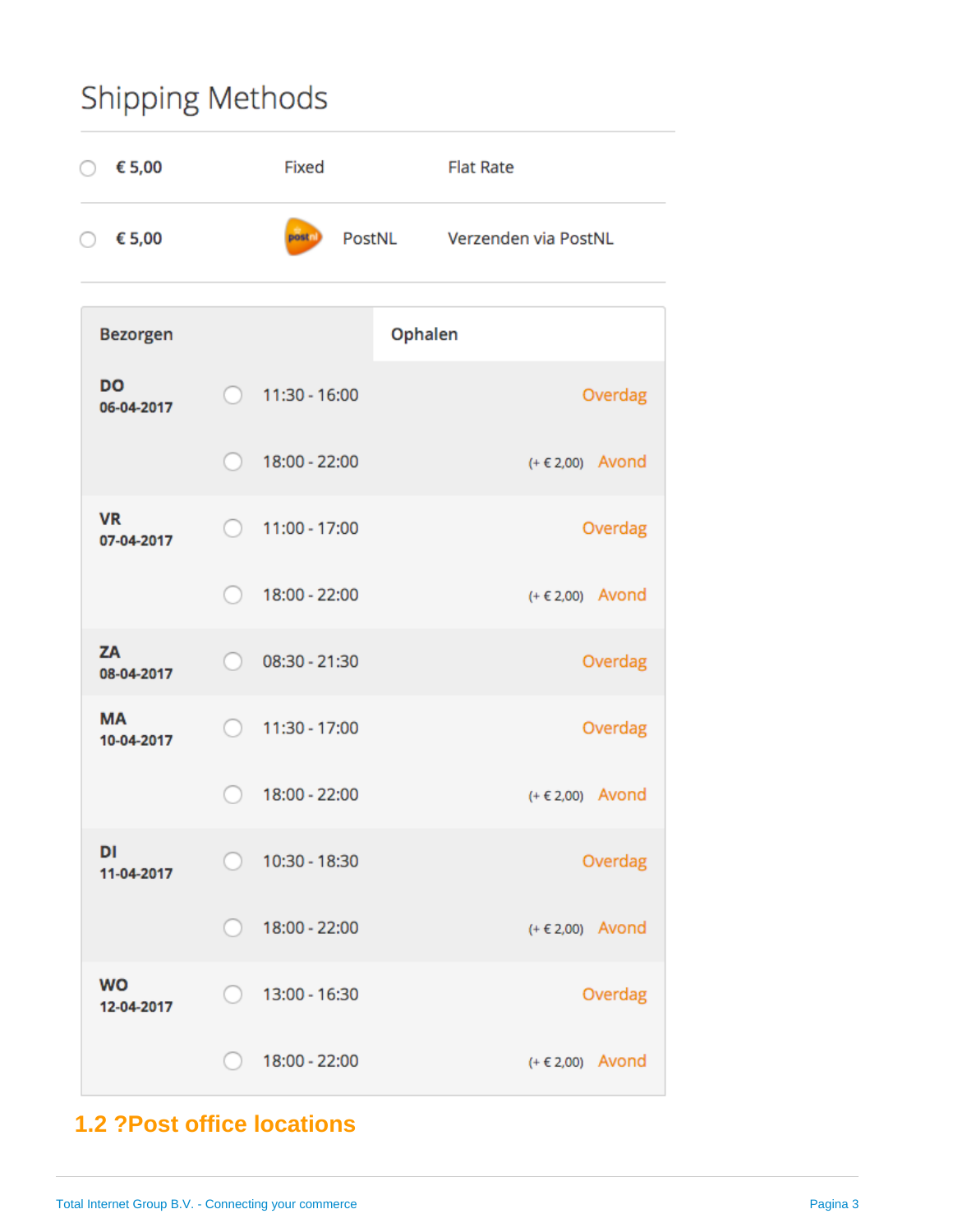Depending on the postal code and house number nearby post office locations will be shown.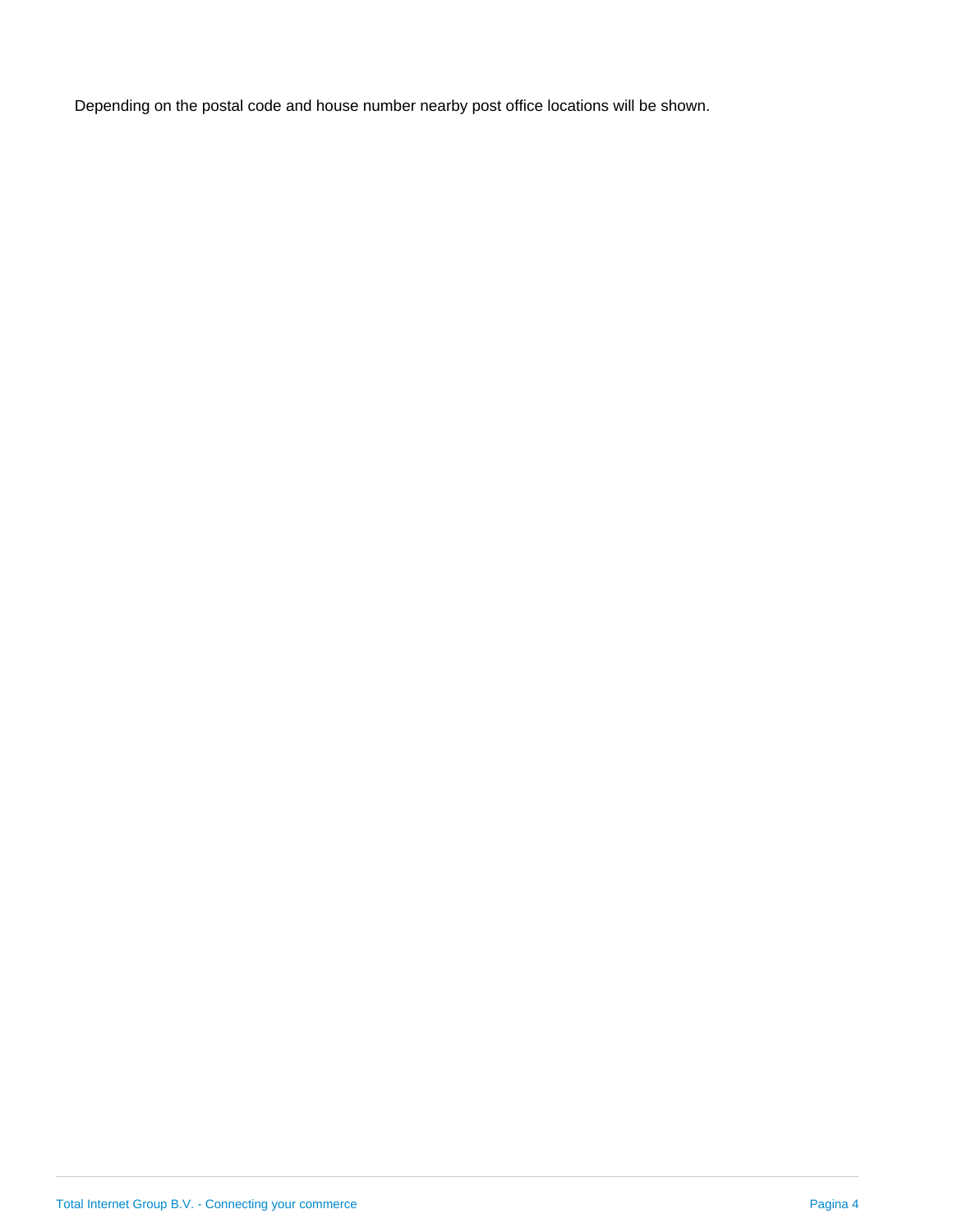# **Shipping Methods**

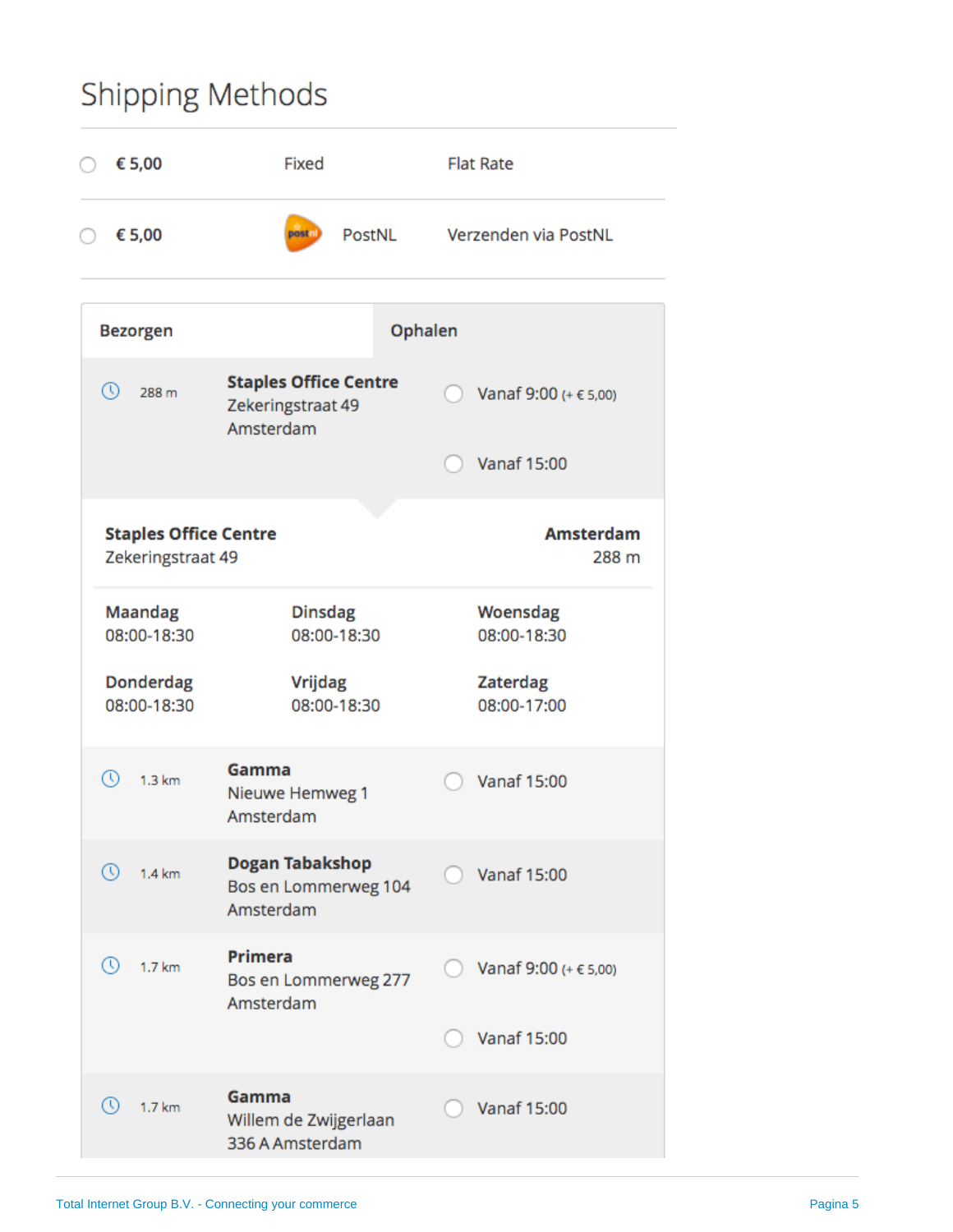# <span id="page-5-0"></span>**Backend functionalities**

## <span id="page-5-1"></span>**2.1 Creating Shipments**

## <span id="page-5-2"></span>**2.1.1 Creating batch shipments**

Follow the steps below if you want to create shipments in batches. Creating shipments is batches is quicker than creating them manually, but you can make exceptions for individual orders on PostNL products you want to use.

1.?Navigate to?"Sales > Orders".

2.?Select the orders you want to ship. This can be done in batches by marking them for selection on the left. This can only be done with shipments that are created using PostNL Checkout, de PostNL shipping method or a linked shipping method.

3.?Choose?"PostNL >?Maak zending aan" in the dropdown.



## <span id="page-5-3"></span>**2.1.2 Creating shipments for individual orders**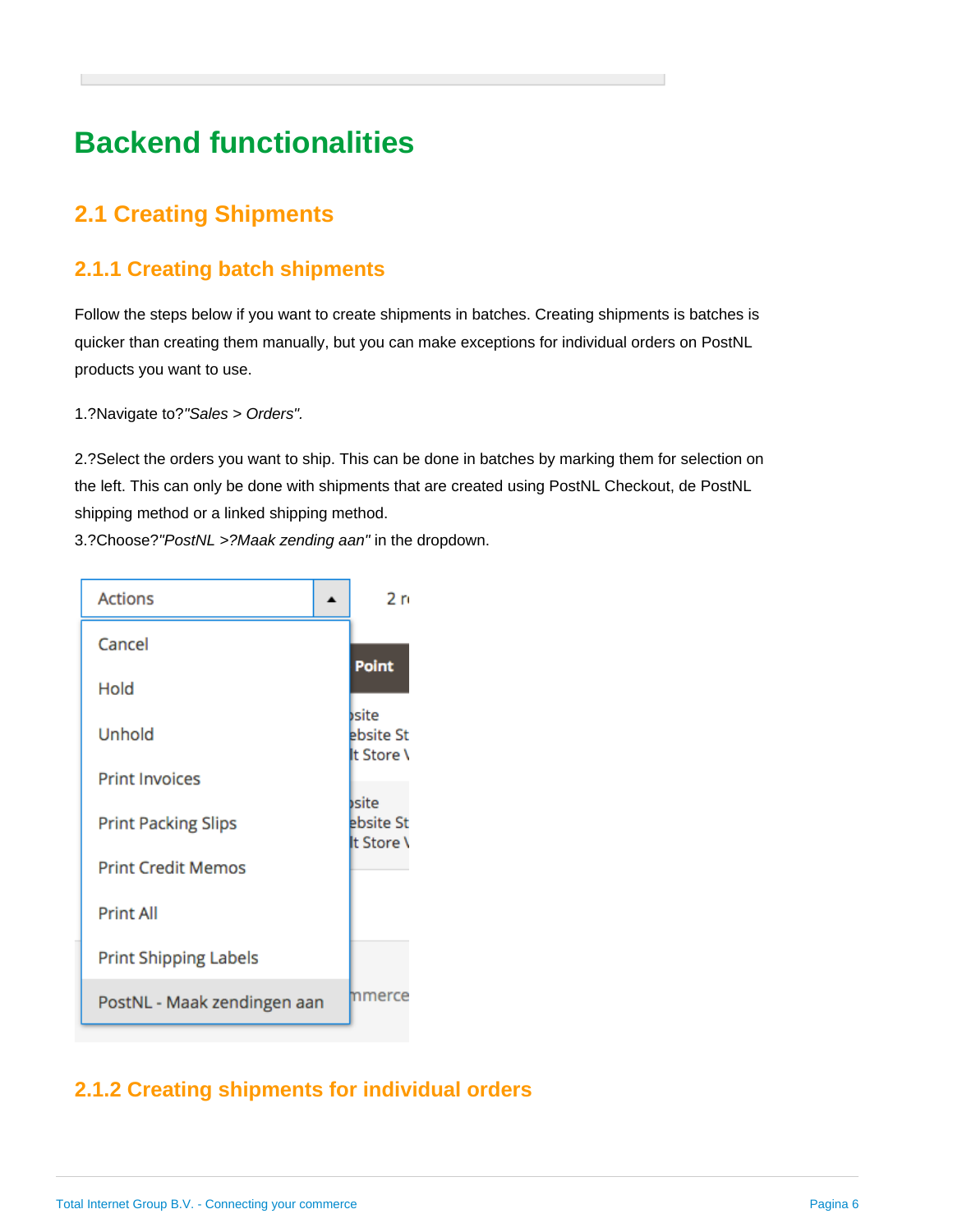Follow the steps below if you want to create shipments for individual orders. If you choose to use this method you can use PostNL products. (See chapter 3.1.7)

1.?Navigate to the menu?"Sales > Orders".

2.?Open the order you want to ship and click on "Ship".

|  | ← Back Cancel Send Email Hold Invoice Ship |  | <b>Edit</b> |
|--|--------------------------------------------|--|-------------|
|  |                                            |  |             |

3.You can confirm your shipment at the bottom of the page. Here you can also change the amount of colli and the shipping option. Click on "Submit Shipment".

| <b>Shipment Options</b> |                   |                         |  |  |  |  |
|-------------------------|-------------------|-------------------------|--|--|--|--|
| <b>Append Comments</b>  |                   |                         |  |  |  |  |
| Email Copy of Shipment  |                   |                         |  |  |  |  |
| Aantal pakketten        | 1                 |                         |  |  |  |  |
| PostNL Verzendopties    | Standard shipment | $\overline{\mathbf{v}}$ |  |  |  |  |
|                         |                   |                         |  |  |  |  |
|                         |                   | <b>Submit Shipment</b>  |  |  |  |  |

You can also change the amount of colli after you created a shipment. This can be done in the Magento shipment details screen.

## <span id="page-6-0"></span>**2.2 Previous Notice & Printing Shipping labels**

1.?Navigate to the menu?"Sales > Shipments".

2.?Select the shipment for which you want to print a shipping label.

3.?In the dropdown choose for: PostNL - Print verzendlabels & zending voormelden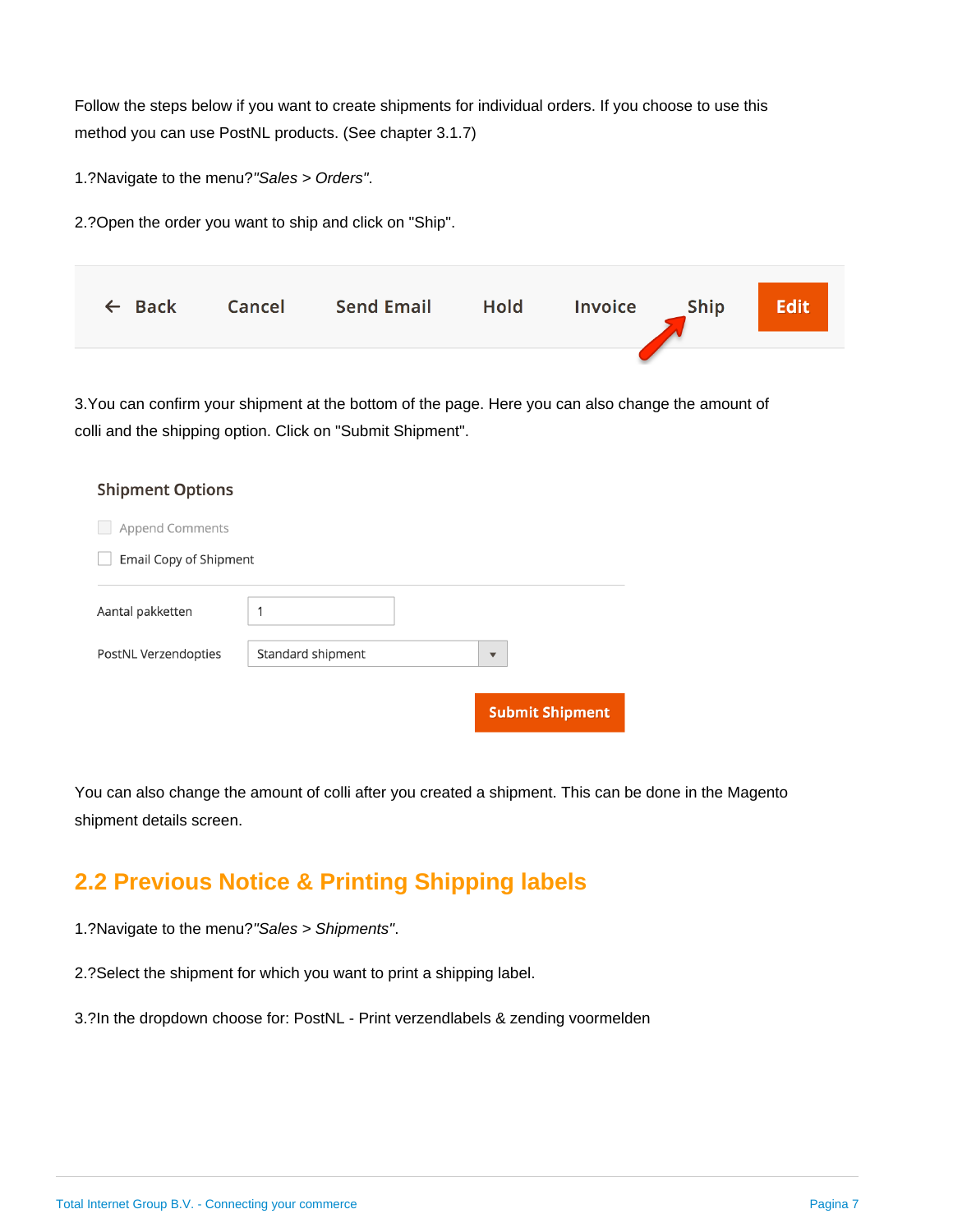

# <span id="page-7-0"></span>**Configurations**

## <span id="page-7-1"></span>**3.1 Configuration PostNL extension**

Navigate to?"Shops > Configuration > Sales > PostNL"?to configure the extension.

### <span id="page-7-2"></span>**3.1.1? General configuration and account details**

#### <span id="page-7-3"></span>**Account instellingen(Account settings)**

The accountmanager from PostNL will send you the required account details to link the extension with the PostNL API after a PostNL package contract request has been made. This information will be send via e-mail.

The details of your PostNL packages contract will contain a customer number, customer code, API key and de BLS location code. You can fill in this information in the extension status to link the extension with PostNL.

You should start the extension in test mode first. If the extension is configured to your wishes and is tested you can change the extension to live mode.??

#### <span id="page-7-4"></span>**Verzendadres(Shipping address)**

Here you can fill in your address information "de adresgegevens van de merchant". This information is visible on your shipping label.

### <span id="page-7-5"></span>**Logging**

You can choose which logs you want to create.

### <span id="page-7-7"></span><span id="page-7-6"></span>**3.1.2 Webshop**